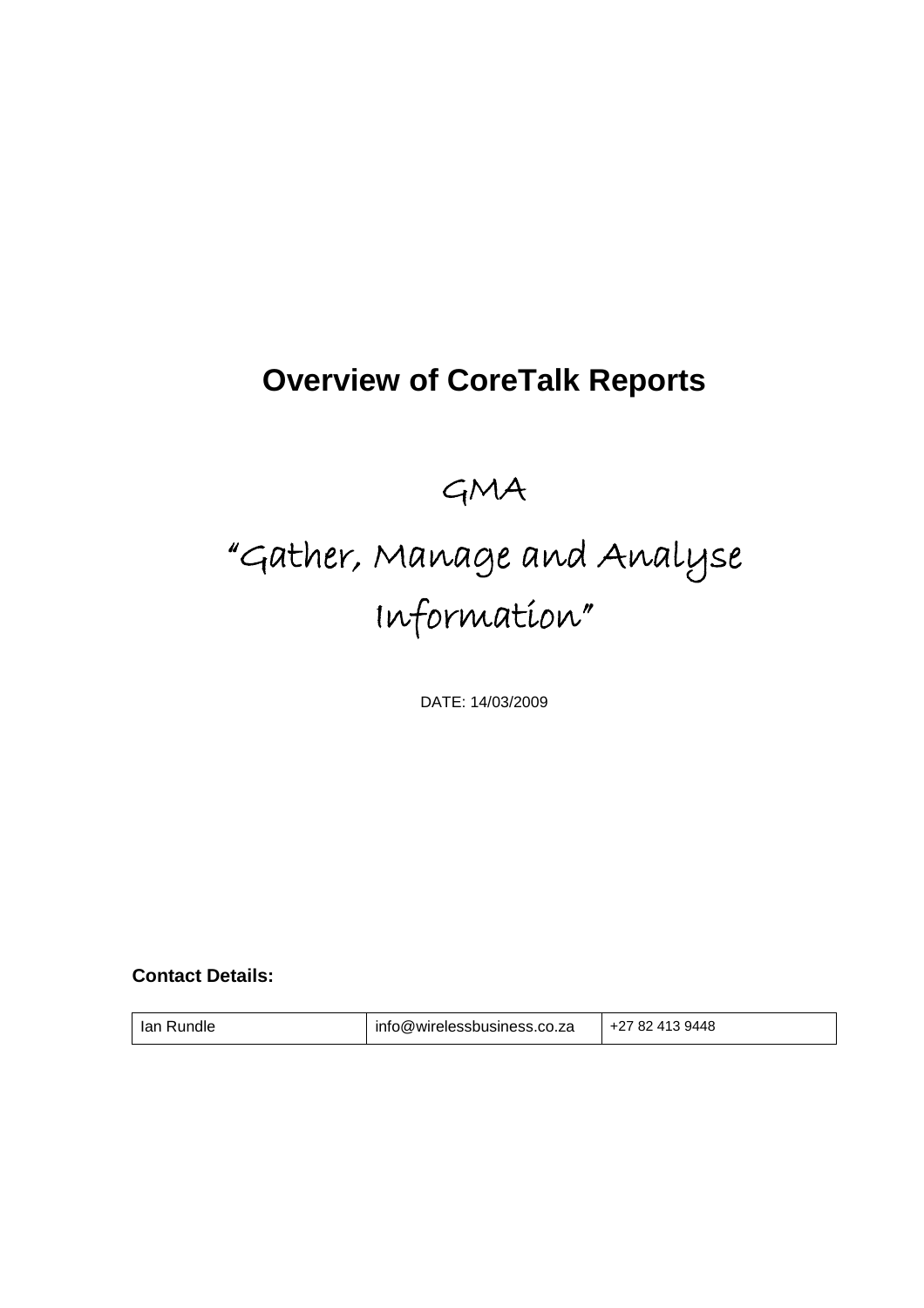### **Table of Contents**

| 1.      |  |
|---------|--|
| 1.1.    |  |
| 1.2.    |  |
| 1.3.    |  |
| 1.3.1.  |  |
| 14      |  |
| 1, 4, 1 |  |
| 1.4.2.  |  |
|         |  |
| 1.5.1.  |  |
| 1.5.2.  |  |
| 1.5.3.  |  |
| 1.5.4.  |  |
| 1.5.5.  |  |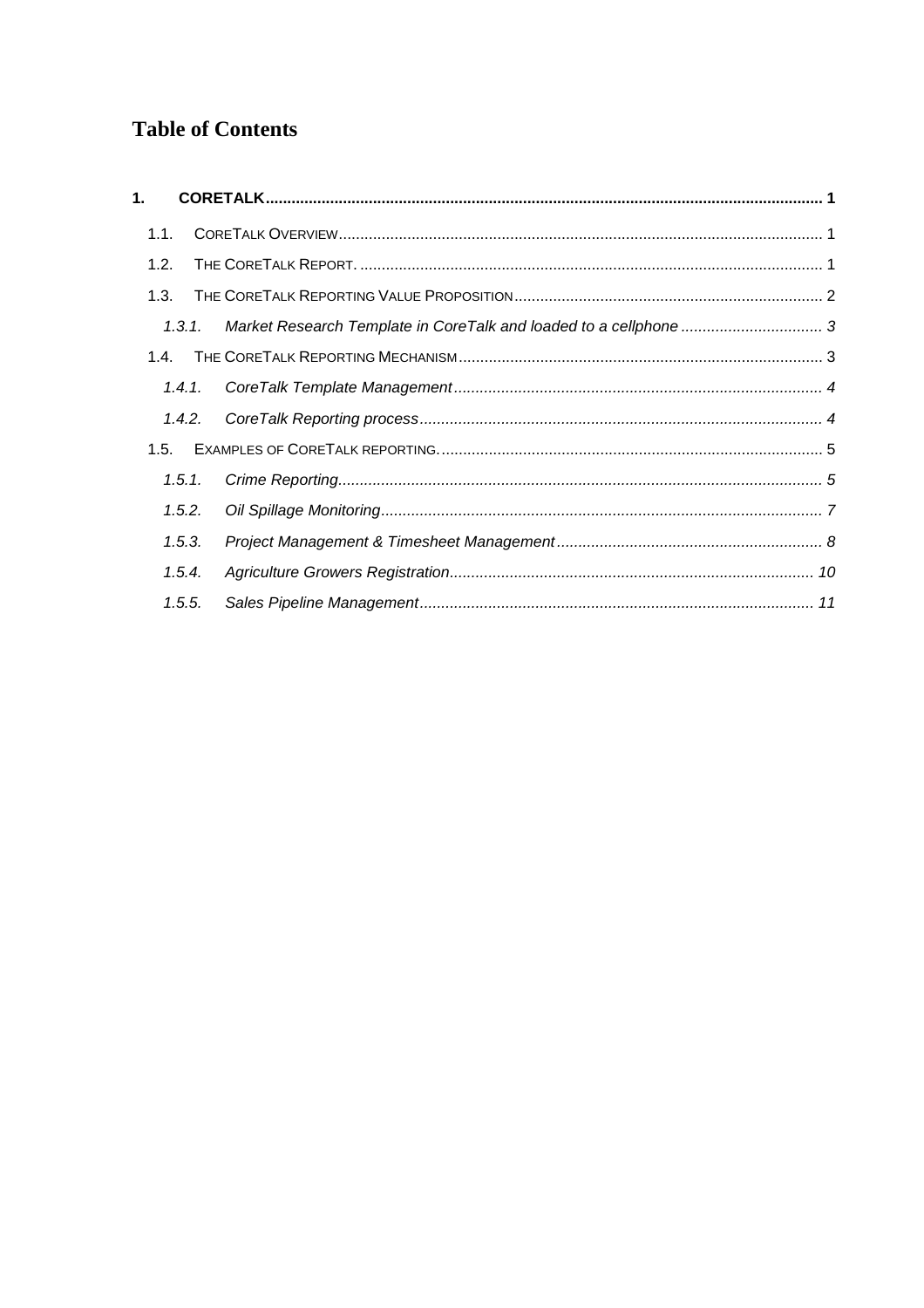

## <span id="page-2-0"></span>**1. CoreTalk**

#### <span id="page-2-1"></span>**1.1. CoreTalk Overview**

CoreTalk has considerably improved the business world through its GMA (Gather Manage and Analyse information) functionality. CoreTalk utilises the ubiquitous cell phone/mobile as an instrument to both deliver and receive reports and utilises either SMS or GPRS to deliver this information.

CoreTalk, truly enables a business to make use of cell phone to receive, extract, update and generate valuable business information through its reporting templates, SMS queries, and its ability to connect to databases and spreadsheets

CoreTalk is a GSM based multi-functional communication package which has as its primary objective the delivery of valuable business information:

- across poor and/or not conveniently accessible, networked information environments;
- to and from, the widest possible audience,
- as quickly and efficiently as possible.

To achieve this, it makes extensive use of the GSM networks services and uses SMS/text messaging, the Internet (GTPRS/Edge etc.) to send and receive information.

Essentially, CoreTalk's communication abilities make it an imperative tool for any business which needs improved information management and would like to utilise the power of the cellphone to accomplish this. Unlike many competing products CoreTalk offers a broad based functional ability and has been designed to enhance any business's processes and communication requirements.

#### <span id="page-2-2"></span>**1.2. The CoreTalk Report.**

CoreTalk's generic cellphone/mobile reporting functionality, coupled with its database and spreadsheet integration is the ultimate business utility for non-deskbound business personnel:

- ❖ sales people,
- $\div$  project managers.
- Site engineers & foremen,
- agricultural officers,
- veterinary officers,
- market researchers.
- health practitioners (mobile)
- policing
- ❖ physical health trainers, etc

to keep their core business environments current with "up to the minute" information required for the general management of the business:

- ❖ sales reports,
- project reports,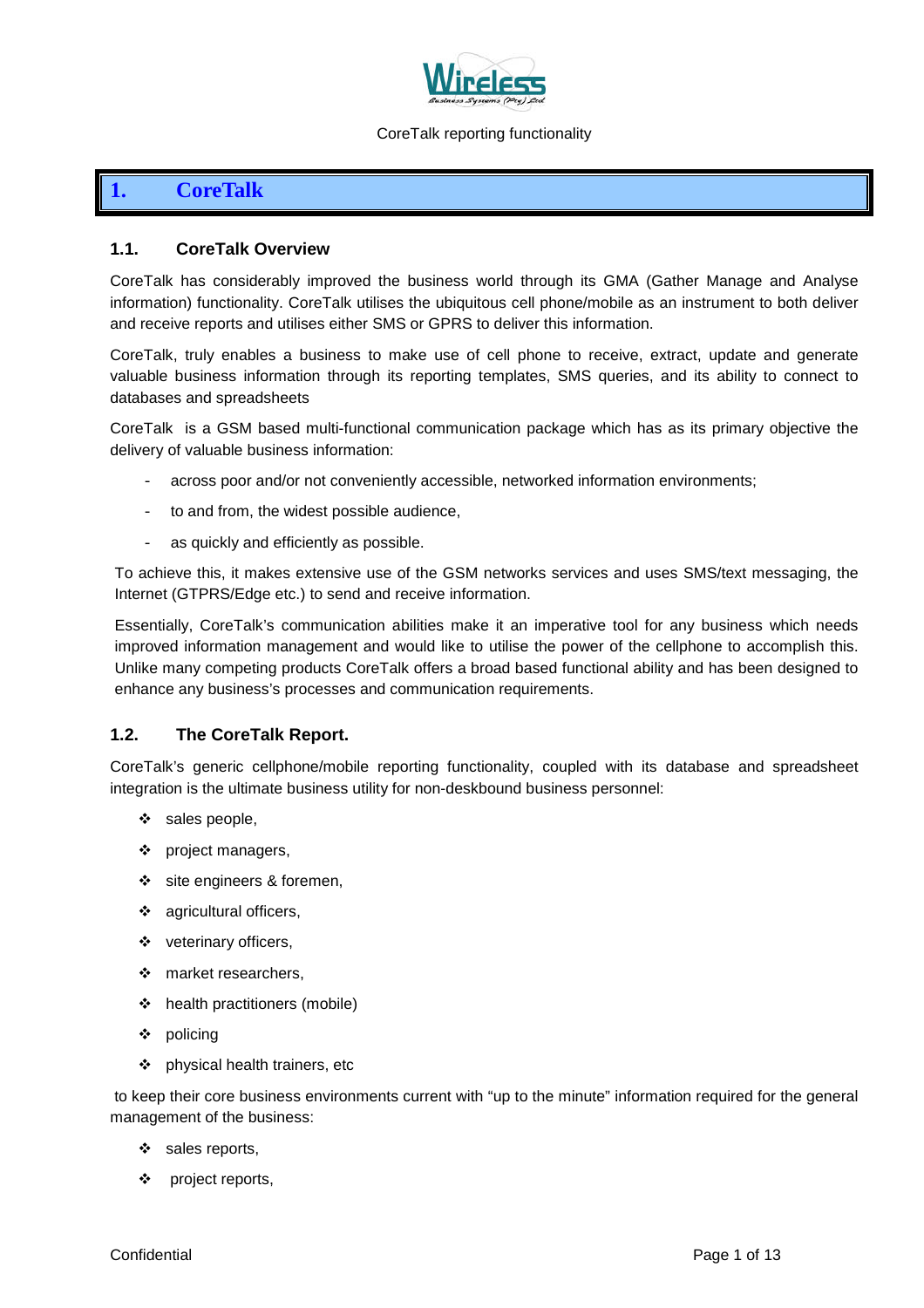

- $\div$  timesheets,
- ❖ expenses reports,
- problems reports,
- health reports
- $\div$  job sheets. etc.

CoreTalk enables better business management.

#### <span id="page-3-0"></span>**1.3. The CoreTalk Reporting Value Proposition**

CoreTalks reporting feature utilises a report template that is downloaded to a recipient CoreTalk or a cellphone the report information is then transferred between Originator and Recipient via either SMS or a GPRS/EDGE/HSDPA link as a string of information that is then inserted into the template. CoreTalks Reporting value is achieved via:

- \* Creation of reporting templates is easy and fast with CoreTalk. It takes a few minutes when you know what you want.
- Uploading of a report to a cellphone is a straightforward process, so making use of the most prevalent communication devise in history to capture valuable business information is a simple process.
- The CoreTalk reporting template can cater for a wide diversity of information such as financials, project status, time sheets, vehicle fuel consumption, labour management, applicant registration, orders etc. It is suitable for every business.
- The fact that CoreTalk reporting uses both SMS and GPRS/Internet as an information carrier makes it hugely significant in the business reporting environment.
- The CoreTalk report can either be transmitted between parties or held locally for functions that need management at a local level.
- CoreTalk and the cellphone can concatenate a number (default 4) of SMS messages to deliver significant data value to a company. The advantage of SMS is that it is very widely available and because it is a very light message can be transferred from areas of poor communication reception.
- CoreTalk can utilise a relatively standard java enabled cellphone to manage its reporting functionality it does not require a super-phone. This means that you can immediately deploy to cell phones within your organisation.
- CoreTalk is able to immediately transfer this incoming information to a database or spreadsheet for storage and analysis purposes.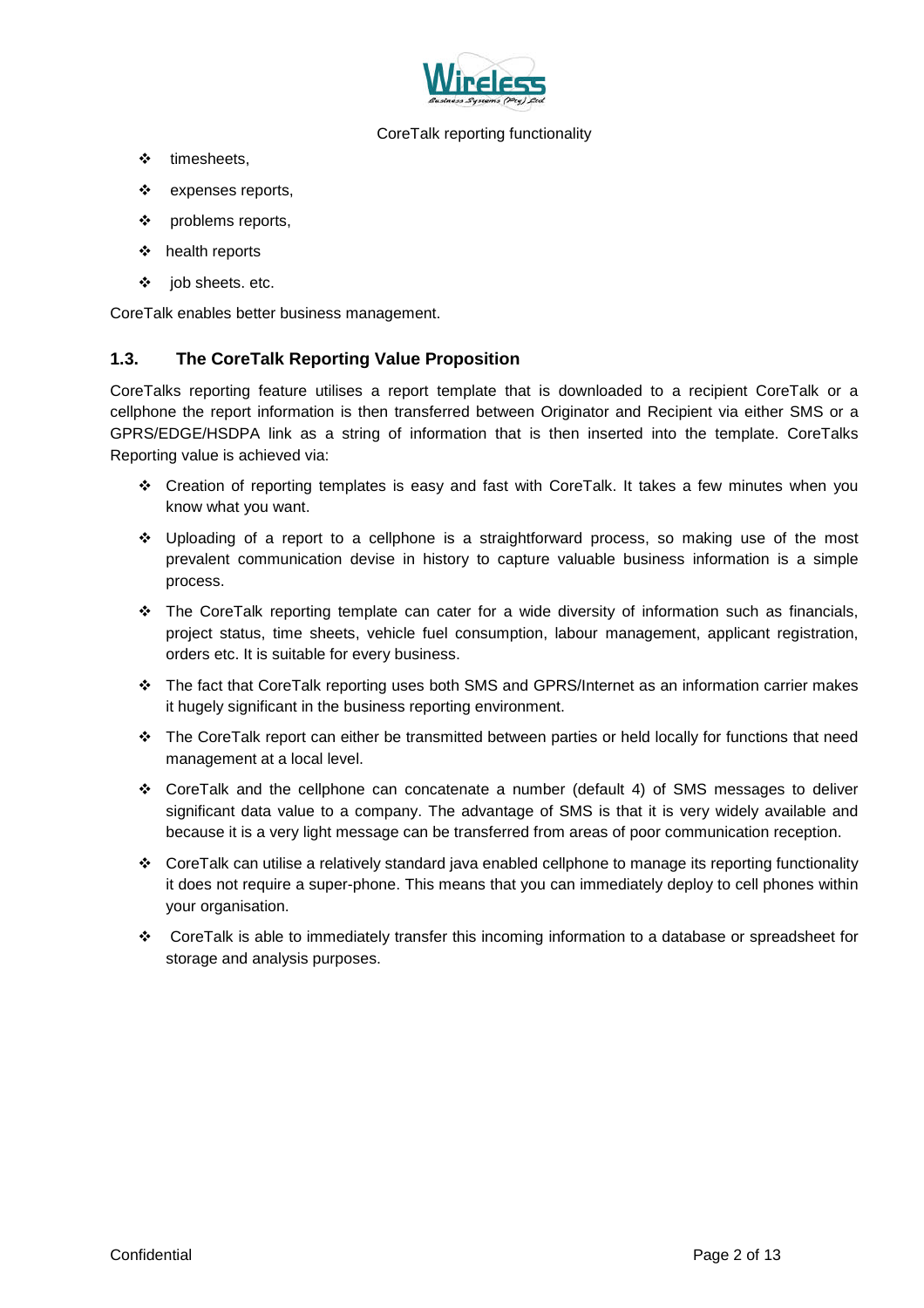

| 图                                                                                                                                      | $\mathsf{\overline{x}}$ | <b>NET BROOKS AND REAL TWO</b>                                                                                                                                                                                                       |
|----------------------------------------------------------------------------------------------------------------------------------------|-------------------------|--------------------------------------------------------------------------------------------------------------------------------------------------------------------------------------------------------------------------------------|
| <b>View Report Template</b>                                                                                                            |                         | <b>The Contract of the Contract of the Contract of The Contract of The Contract of The Contract of The Contract of The Contract of The Contract of The Contract of The Contract of The Contract of The Contract of The Contract </b> |
| Establishing New Businesses In Mozambique                                                                                              | G                       | Economic Review                                                                                                                                                                                                                      |
| $\bigcirc$<br>⊙<br>$\circ$<br>Ease of Registering a Business *                                                                         | $\overline{\mathbf{Q}}$ | <b>Establishing New</b><br><b>Businesses In</b><br>Mozambique                                                                                                                                                                        |
| Investment Requirement                                                                                                                 | $\overline{\mathbf{Q}}$ | Ease of Registering a                                                                                                                                                                                                                |
| <b>Employment Commitments</b><br>5                                                                                                     | 4                       | <b>Business:</b><br>«None Selected                                                                                                                                                                                                   |
| O Yes<br>Business Registration Process - Simple?<br>$\bigcirc$ No                                                                      | $\mathbf{Q}$            | <b>Investment Requirement:</b>                                                                                                                                                                                                       |
| O Yes<br>Language Barriers?<br>$\bigcirc$ No                                                                                           |                         | <b>Open</b><br>Continue<br>Exit                                                                                                                                                                                                      |
| Language Spoken<br>▼                                                                                                                   |                         | <b>NOKIA</b>                                                                                                                                                                                                                         |
| <b>Business Opportunities</b>                                                                                                          |                         |                                                                                                                                                                                                                                      |
| Which Business Area do you operate in?<br>$\overline{\phantom{a}}$                                                                     |                         |                                                                                                                                                                                                                                      |
| <b>Funding and Shareholding</b>                                                                                                        |                         |                                                                                                                                                                                                                                      |
| Ease of Funding<br>5                                                                                                                   | $\overline{\mathbf{Q}}$ |                                                                                                                                                                                                                                      |
| $\bigcirc$ Yes<br>Œ<br>Business partner Percentage - Minimum<br>Mozambique Partner<br>$\blacksquare$<br>$\frac{9}{6}$<br>$\bigcirc$ No | $\overline{\mathbf{Q}}$ |                                                                                                                                                                                                                                      |
| <b>Tax Breaks</b>                                                                                                                      | $\overline{4}$          | def <sup>3</sup><br>1 <sub>00</sub><br>$2$ abc                                                                                                                                                                                       |
| $\bigcirc$ Yes<br>$\odot$<br>Years of Tax Break<br>Tax Break Offered<br>$\bigcirc$ No                                                  | $\overline{\mathbf{Q}}$ |                                                                                                                                                                                                                                      |
| <b>Tax Percentage</b><br>%<br>$\overline{\phantom{a}}$                                                                                 | $\bigcirc$              | 4 ghi<br>mno 6<br>5 jkl                                                                                                                                                                                                              |
|                                                                                                                                        |                         | 7 pgrs<br>wxyz9<br>8 tuv                                                                                                                                                                                                             |
| <b>SE</b> Close                                                                                                                        |                         | $\circ$ #<br>0Q<br>$\ddot{}$                                                                                                                                                                                                         |

#### <span id="page-4-0"></span>**1.3.1. Market Research Template in CoreTalk and loaded to a cellphone**

#### <span id="page-4-1"></span>**1.4. The CoreTalk Reporting Mechanism**

CoreTalk makes use of both GPRS and/or SMS to deliver reports. This enables it to deliver valuable information even if the only information message carrier is SMS/Text.

Essentially, CoreTalk relies on the distribution of a template via either internet, email or any conventional information storage mechanism. Once the report template is distributed the information is passed back between information creator and information receiver as a string. This means that a single SMS message can carry a significant amount of valuable information. CoreTalk will concatenate this information across a number of SMS's if need be – generally limit is set at four (4) concatenated SMS's.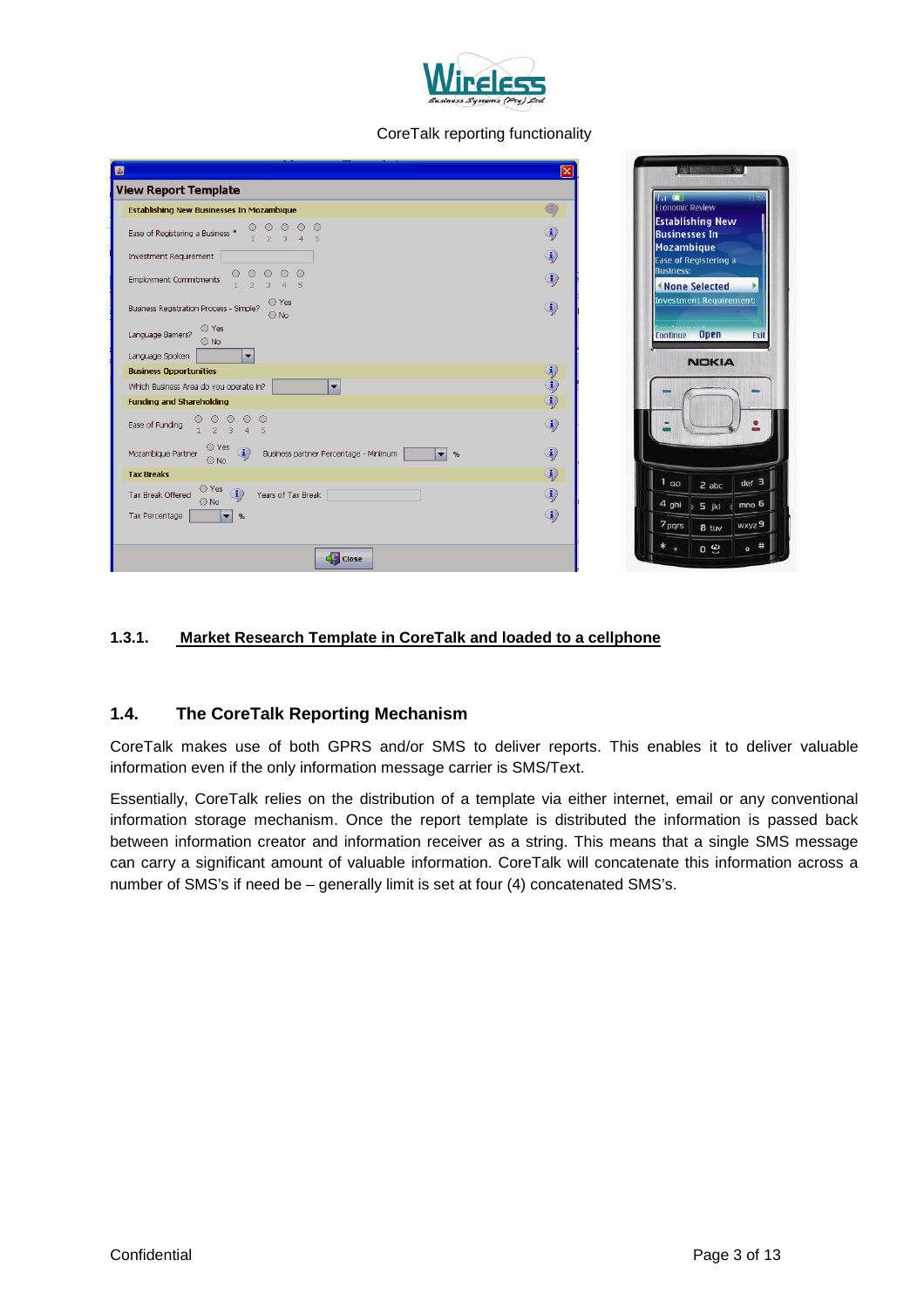

#### <span id="page-5-0"></span>**1.4.1. CoreTalk Template Management**



#### <span id="page-5-1"></span>**1.4.2. CoreTalk Reporting process**



The cellphone java applet used to drive the CoreTalk reporting function on the cellphone is downloadable from [http://m.coretalk.biz](http://m.coretalk.biz/) . It is license based and once downloaded a PIN will be issued.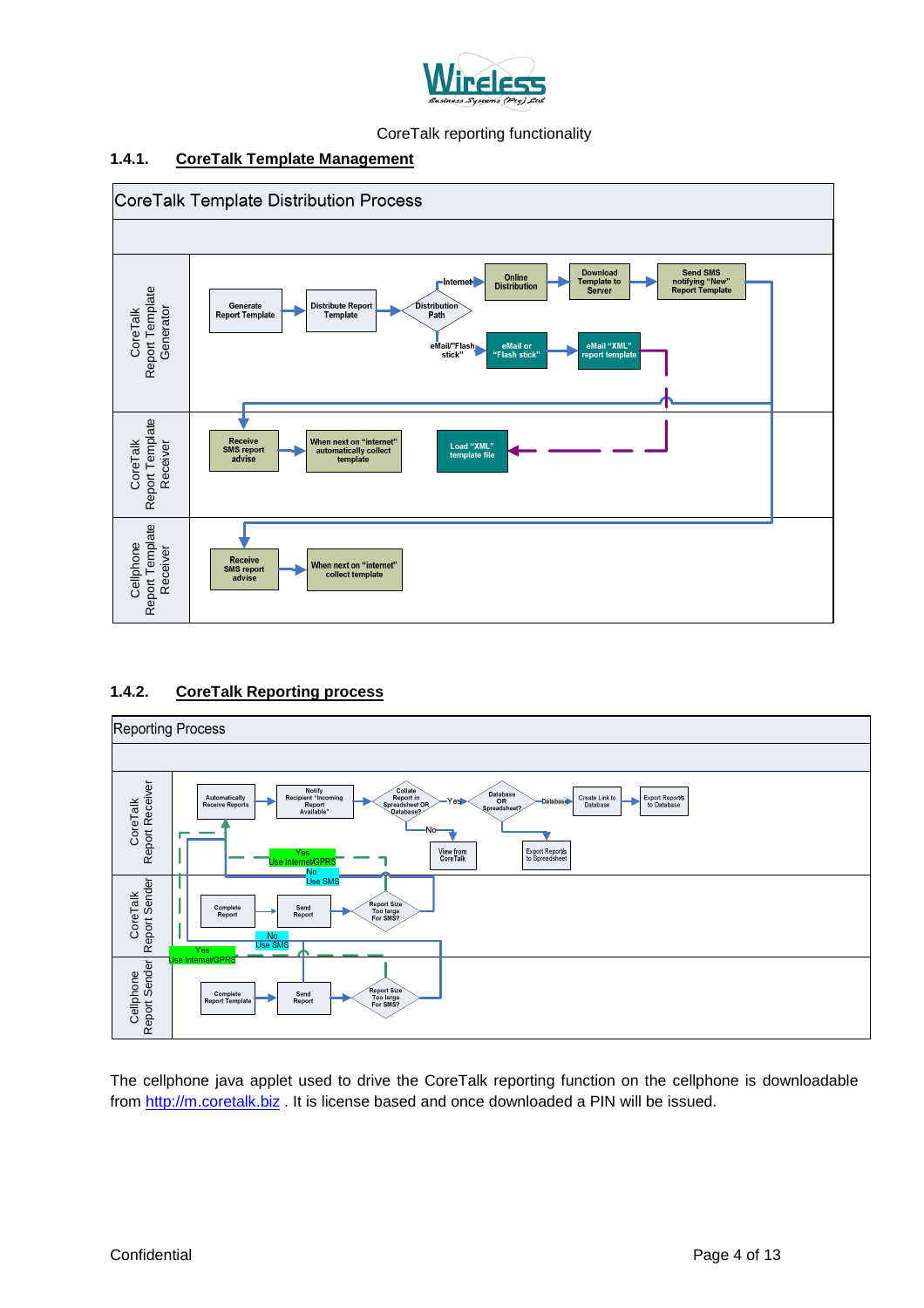

#### <span id="page-6-0"></span>**1.5. Examples of CoreTalk reporting.**

#### <span id="page-6-1"></span>**1.5.1. Crime Reporting**

The following report was generated for a business sponsored police initiative in Mozambique. The intention of the report is to ensure consistent, complete police reporting that is both informative and can be migrated to a database where more detailed relationships can be built up to profile crime. The intention is quick, meaningful reporting on which the police can act.

#### **1.5.1.1. Crime Reporting Template**

| <b>View Report Template</b>    |                             |      |
|--------------------------------|-----------------------------|------|
| <b>Crime/Security Report</b>   |                             |      |
| Location                       |                             |      |
| Time of Crime *                | ▼                           |      |
|                                | Physical Assault            |      |
|                                | Rape                        |      |
|                                | Armed Robbery               |      |
| Nature of Crime *              | <b>Hijacking</b>            | 1    |
|                                | Common Theft                |      |
|                                | Stock Theft                 |      |
|                                | Arson                       |      |
| $\Box$ Yes                     |                             |      |
| $\n  No\n$<br><b>Injuries</b>  |                             |      |
|                                | Ambulance Required          |      |
|                                | Vehicle Damange             |      |
| Vehicle Registration - If any? |                             | リリリッ |
| Witness 1 - Name               | Witness 1 - Contact Number  |      |
| Witness 2 - Name               | Witness 2 - Contact Number  |      |
| <b>Additional Witnesses</b>    | ◎ Yes                       |      |
|                                | O No                        |      |
| Reported By (Name)             | Contact Number for Reportee |      |
|                                |                             |      |
|                                |                             |      |
|                                |                             |      |
|                                |                             |      |
|                                |                             |      |
|                                | Close                       |      |

**1.5.1.2. Crime Reporting Template loaded to <sup>a</sup> cellphone**

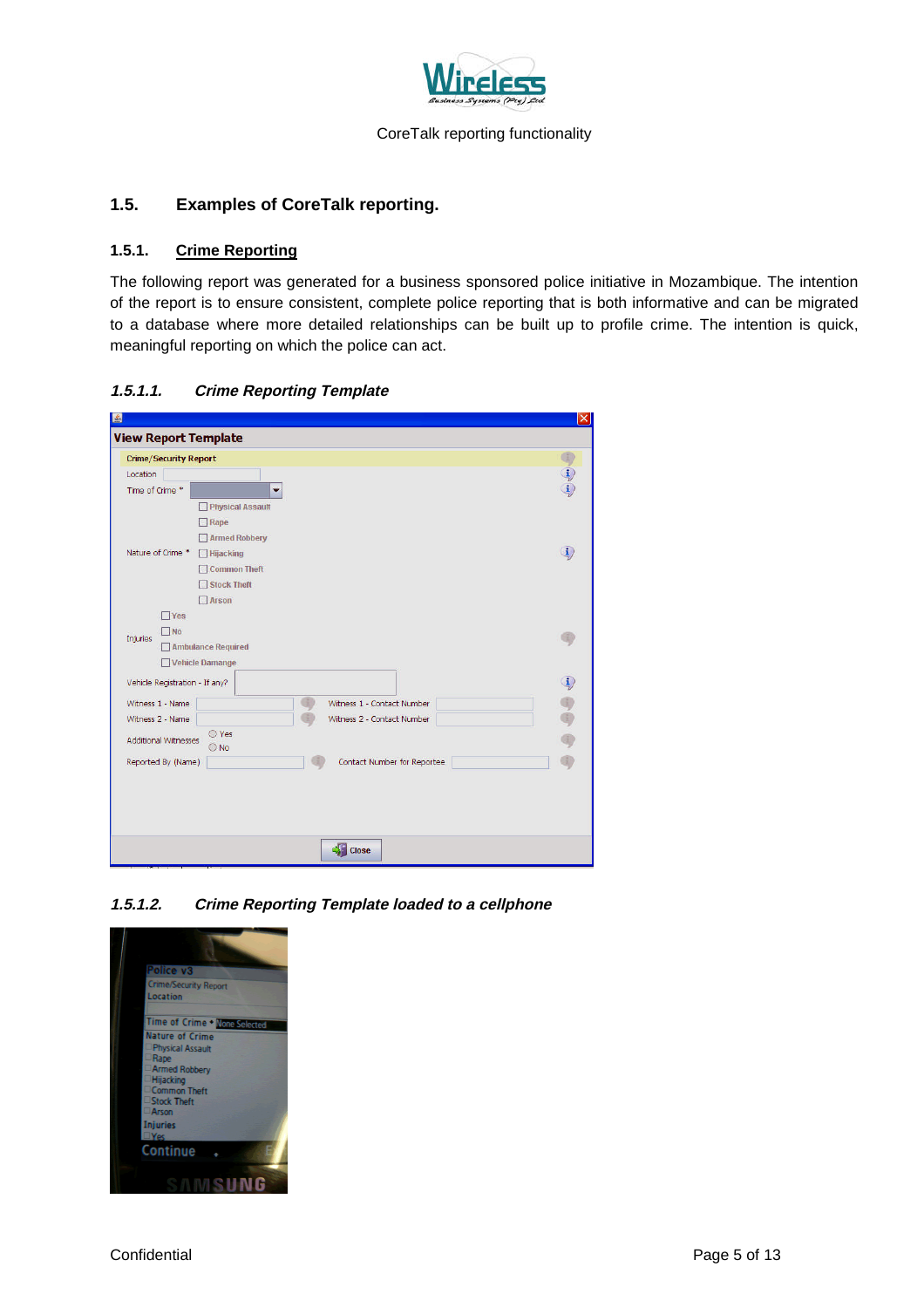

The reporting template is built in CoreTalk and then sent to a server where it can be downloaded to cellphone. This in future allows the cellphone user to complete a structured report that is sent back to CoreTalk at the receiving Police Station.

#### **1.5.1.3. Crime Reports received to at Police Station**

|                                                                                                | CoreTalk 2006 9.3.6.6i © Backbone Technologies |                                                                                                                                                                                                                                                                                                                                                                                                                                                    |                          |                |
|------------------------------------------------------------------------------------------------|------------------------------------------------|----------------------------------------------------------------------------------------------------------------------------------------------------------------------------------------------------------------------------------------------------------------------------------------------------------------------------------------------------------------------------------------------------------------------------------------------------|--------------------------|----------------|
| Menu                                                                                           | <b>O</b> , SMS C, Internet<br>6. 中国全           | Queue<br><b>Outstanding Items</b><br><b>Signal</b><br>$\mathbf{0}$<br>图3日2回3回3<br><b>Sent</b><br>70%                                                                                                                                                                                                                                                                                                                                               | 3<br><b>Back Forward</b> |                |
|                                                                                                |                                                | <b>Things To Do</b>                                                                                                                                                                                                                                                                                                                                                                                                                                |                          |                |
| -Contact Details-                                                                              | -Options-                                      |                                                                                                                                                                                                                                                                                                                                                                                                                                                    |                          |                |
| View All   Numbers   Mail & Web<br>Full Name: Ian Rundle<br>Position: Director<br>Company: Wbs |                                                | Give Reason<br><b>Move Selected Items</b><br><b>Show What Has Been</b><br><b>To Already Done</b><br><b>Done</b>                                                                                                                                                                                                                                                                                                                                    |                          |                |
| <b>Messages To View:</b>                                                                       | Change View<br>ø.                              | æ                                                                                                                                                                                                                                                                                                                                                                                                                                                  |                          |                |
| 1<br>P<br><b>Outstanding Items</b><br><b>3 Results</b>                                         | a<br>$\blacksquare$                            |                                                                                                                                                                                                                                                                                                                                                                                                                                                    |                          |                |
| Date & Time                                                                                    | Description                                    | • Message                                                                                                                                                                                                                                                                                                                                                                                                                                          | $\bullet$ Status         | ▼ Batch Number |
| 12 Sep 2008<br>16:28<br>⊡                                                                      | Local Report                                   | Location: 12 Pearl Rd, Jensenville, Roodeporrt<br>Time of Crime: Within last hour<br>Nature of Crime: Physical Assault, Armed Robbery<br>Injuries: Yes<br>Vehicle Registration - If any?: BSW689GP,<br>GPN880GP<br>Witness 1 - Name: D. Shauns<br>Witness 1 - Contact Number:<br>Witness 2 - Name: J. Kadell<br>Witness 2 - Contact Number:<br>Additional Witnesses:<br>Reported By (Name): T. Thompson<br>Contact Number for Reportee: 0858879000 |                          | noBatchNumber  |
| 12 Sep 2008<br>16:26                                                                           | Local Report                                   | Location: 328 Miagliesview, 4WaysTime of Crime: Wi                                                                                                                                                                                                                                                                                                                                                                                                 |                          | noBatchNumber  |
| 12 Sep 2008                                                                                    | Local Report                                   | Location: 222 Lundado Rd, KeypointTime of Crime:                                                                                                                                                                                                                                                                                                                                                                                                   |                          | noBatchNumber  |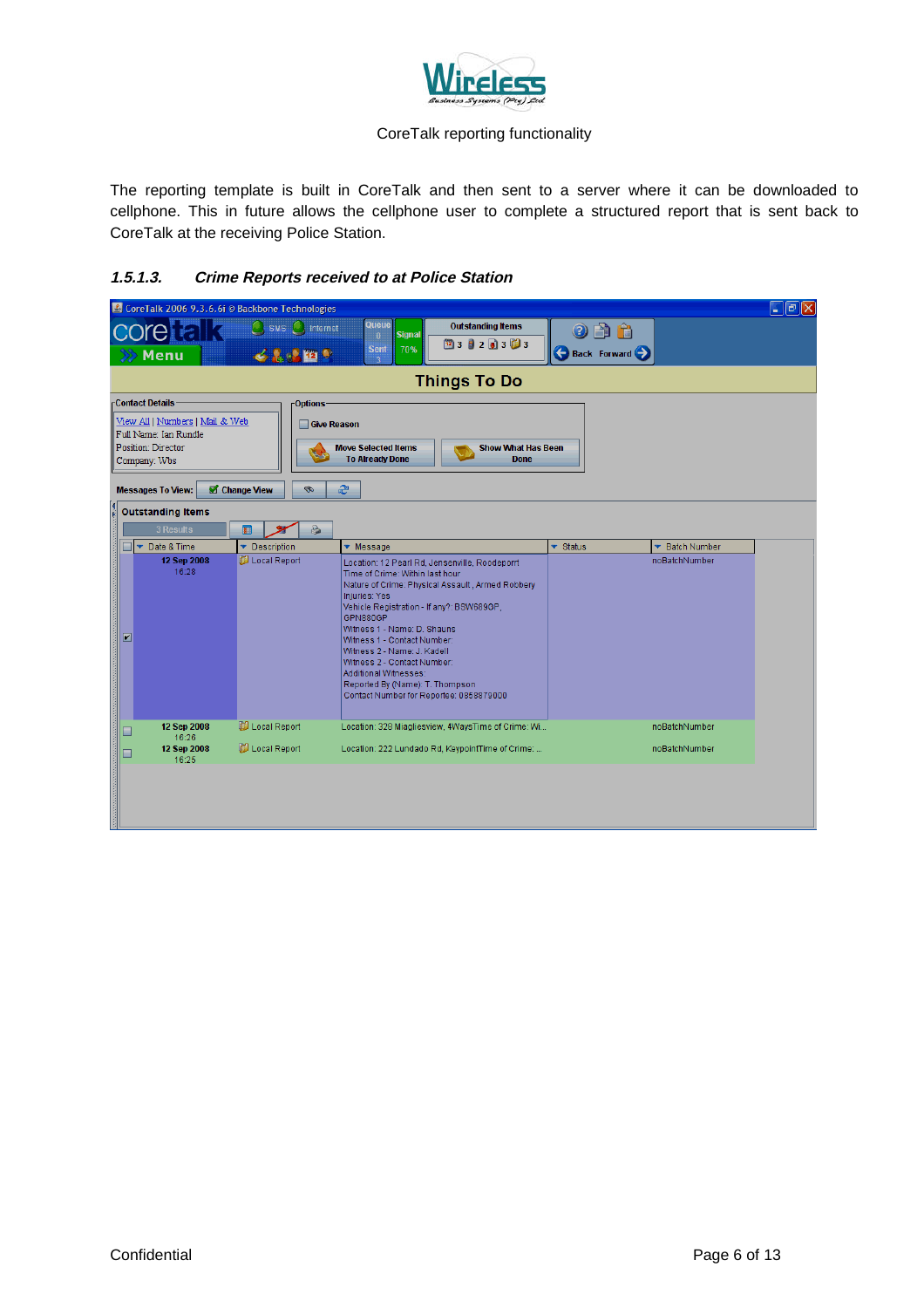

#### <span id="page-8-0"></span>**1.5.2. Oil Spillage Monitoring**

The following report was produced by a company that supplies a service monitoring oil spillages. They required each spillage to be managed methodically and need for this information to be relayed from the field to head office for reporting and monitoring purposes.

| 国 | ×                                                                                                                                  |
|---|------------------------------------------------------------------------------------------------------------------------------------|
|   | <b>View Report Template</b>                                                                                                        |
|   | Stage 1                                                                                                                            |
|   | $\bigcirc$ Yes<br>$\ket{\mathbf{i}}$<br><b>Building of Ridges</b><br>$\bigcirc$ No                                                 |
|   | ) Yes<br>$\ddot{\mathbf{j}}$<br><b>Bush Clearing</b><br>○ No                                                                       |
|   | If No what Percentage has been completed<br>%<br>▼                                                                                 |
|   | ○ Yes<br><u>i)</u><br>Pit Digging<br>) No                                                                                          |
|   | If No what percentage has been dug<br>▼                                                                                            |
|   | Stage 2 - Collection of oil                                                                                                        |
|   | Yes<br>has the oil been collected?<br>O No                                                                                         |
|   | If No what percentage has been collected?<br>%                                                                                     |
|   | ○ Yes<br>has the oil been contanerised?<br>how many drums have been filled?<br>○ No                                                |
|   | Stage 3 - gathering and stumping                                                                                                   |
|   | ○ Yes<br>has this been carried out?<br>○ No                                                                                        |
|   | If no what percentage has been gathered?                                                                                           |
|   | ○ Yes<br>has the gathered vegetation been moved to the incineration pits?<br>if No what percentage has been moved<br>$\bigcirc$ No |
|   | <b>Stage 4 - Application of Absorbent</b>                                                                                          |
|   | Yes<br>has the absorbant been applied?<br>○ No                                                                                     |
|   | If No what percentage left to do?                                                                                                  |
|   | i.<br>Stage 5 - gathering of used absorbent                                                                                        |
|   | Yes<br>has the used absorbent been gathered and moved in to the pits for incineration?<br>⊙ No                                     |
|   | III<br>٠                                                                                                                           |
|   | Œ                                                                                                                                  |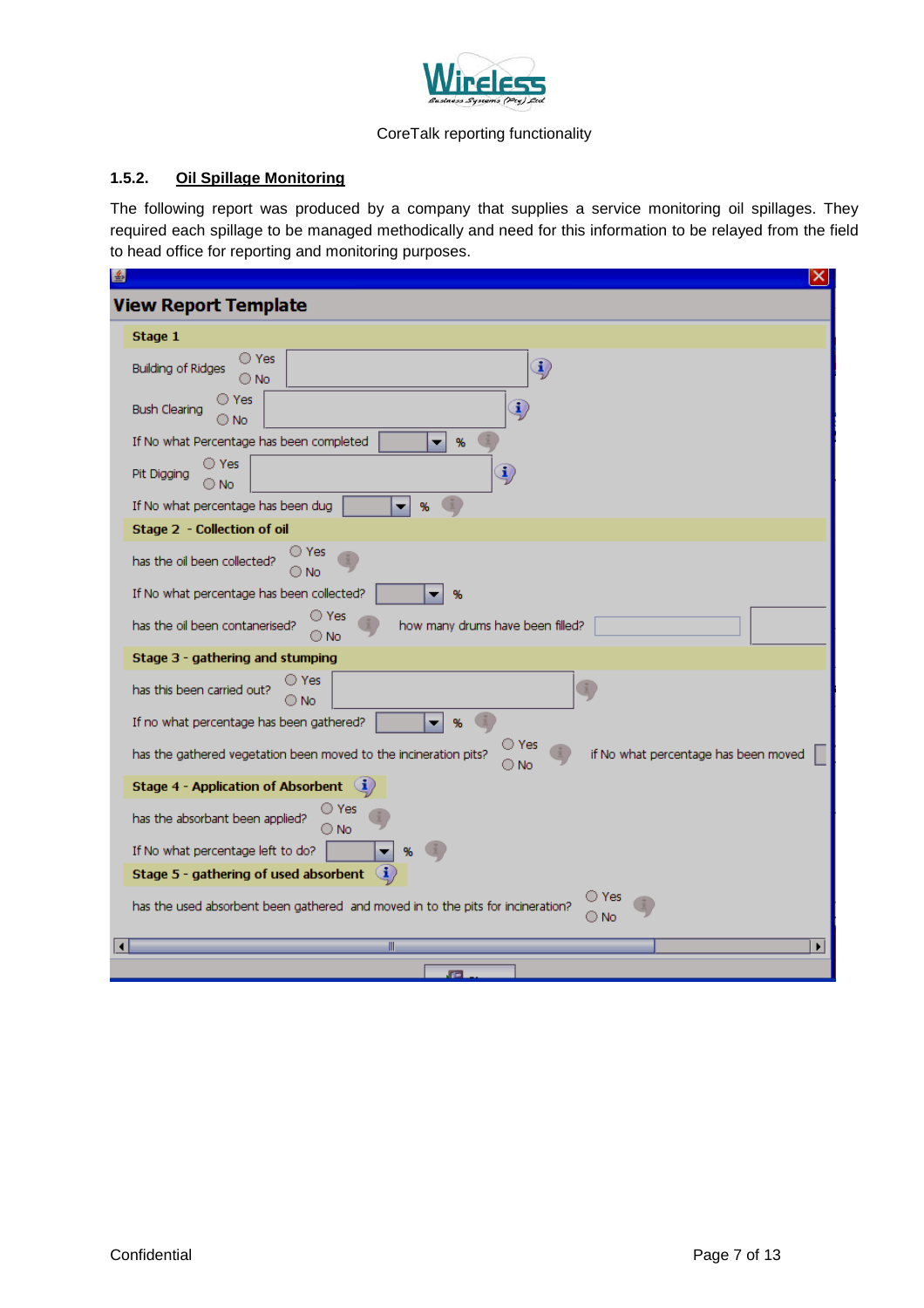

#### <span id="page-9-0"></span>**1.5.3. Project Management & Timesheet Management**

Many businesses operate in a project or consulting modal – such companies are Construction, IT projects, and Accounting, etc. In these environments employees are often away from their own offices and need to report back to there admin and management environments. CoreTalk is able to assist in this management process via its ability to integrate with cell phones. This in effect means that every employee can update the business management requirements on a daily basis. Generally there are two components that need close monitoring to Project Management at this level:

#### **1.5.3.1. Time sheet and Project Status reporting from <sup>a</sup> cellphone**





Here a Timesheet and Project status report is filled in by cellphone user and the updated information is sent to the CoreTalk receiving station at head office where the timesheets are consolidated. In this instance the filling of three project statuses – assuming involvement in more than one project at a time – utilised 2 SMS messages to send the data. *See CoreTalk result reflected in 1.5.3.3 and 1.5.3.4.*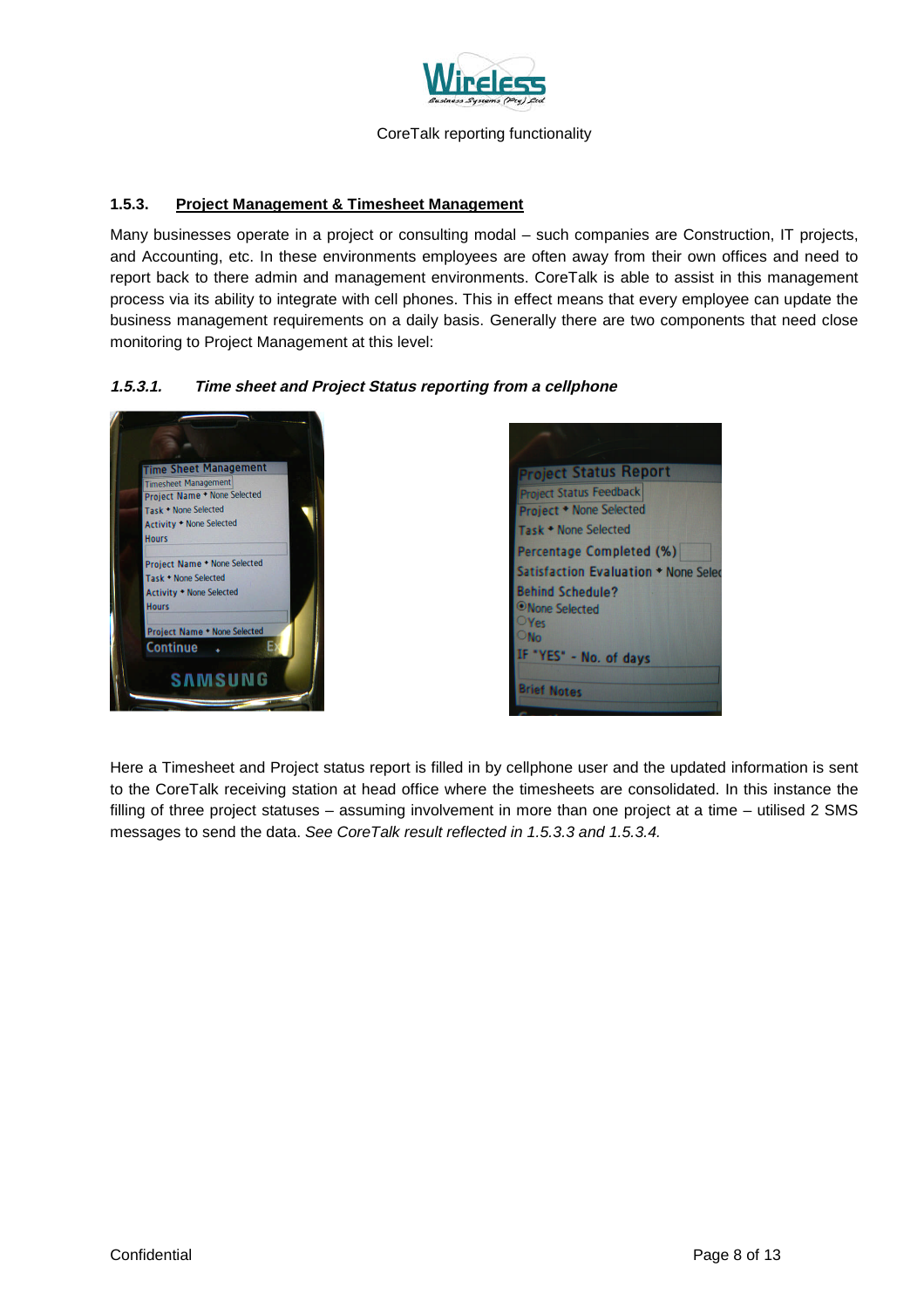

#### **1.5.3.2. Completed Timesheet**



**1.5.3.3. Timesheet report/s received by CoreTalk**

|                         | CoreTalk 2006 9.3.6.6i © Backbone Technologies                                                              |                                            |                                                                                                                                                                                                                                                                |                           |                          | $\Box$ e $\boxtimes$ |
|-------------------------|-------------------------------------------------------------------------------------------------------------|--------------------------------------------|----------------------------------------------------------------------------------------------------------------------------------------------------------------------------------------------------------------------------------------------------------------|---------------------------|--------------------------|----------------------|
|                         | Menu                                                                                                        | SMS <sup>2</sup> , Internet<br><b>12 Q</b> | <b>Queue</b><br><b>Outstanding Items</b><br><b>Signal</b><br>$\overline{0}$<br>四3日2回3回3<br>74%<br><b>Sent</b>                                                                                                                                                  | (?)<br>ra<br>Back Forward |                          |                      |
|                         |                                                                                                             |                                            | <b>Things To Do</b>                                                                                                                                                                                                                                            |                           |                          |                      |
|                         | -Contact Details-                                                                                           | <b>Options</b>                             |                                                                                                                                                                                                                                                                |                           |                          |                      |
|                         | <u>  View All   Numbers   Mail &amp; Web</u><br>Full Name: Ian Rundle<br>Position: Director<br>Company: Wbs |                                            | Give Reason<br><b>Move Selected Items</b><br><b>Show What Has Been</b><br><b>To Already Done</b><br><b>Done</b>                                                                                                                                                |                           |                          |                      |
|                         | <b>Messages To View:</b>                                                                                    | Change View<br><b>SO</b>                   | æ                                                                                                                                                                                                                                                              |                           |                          |                      |
| H                       | <b>Outstanding Items</b><br>3 Results                                                                       | $\blacksquare$<br>B                        |                                                                                                                                                                                                                                                                |                           |                          |                      |
|                         | Date & Time                                                                                                 | Description<br>٠                           | ▼ Message                                                                                                                                                                                                                                                      | ▼ Status                  | <b>Batch Number</b><br>۰ |                      |
| $\overline{\mathbf{r}}$ | 22 Sep 2008<br>13:00                                                                                        | Report                                     | Project Name: Eskom Generation<br>Task: Info Gathering<br><b>Activity: Document</b><br>Hours: 68.5<br>Project Name: Investec Invetsments<br>Task: Project Startup<br><b>Activity: Document</b><br>Hours: 12.0<br>Project Name:<br>Task:<br>Activity:<br>Hours: |                           | noBatchNumber            |                      |
|                         | 22 Sep 2008<br>12:56                                                                                        | Report                                     | Project Name: Eskom GenerationTask: DesignActivit                                                                                                                                                                                                              |                           | noBatchNumber            |                      |
|                         | 16 Sep 2008<br>13:29                                                                                        | Report                                     | Project: ABSA BankTask: Task 1 Percentage Complet                                                                                                                                                                                                              |                           | noBatchNumber            |                      |
|                         |                                                                                                             |                                            |                                                                                                                                                                                                                                                                |                           |                          |                      |

The timesheet information is received into Coretalk and exported to a spreadsheet – or database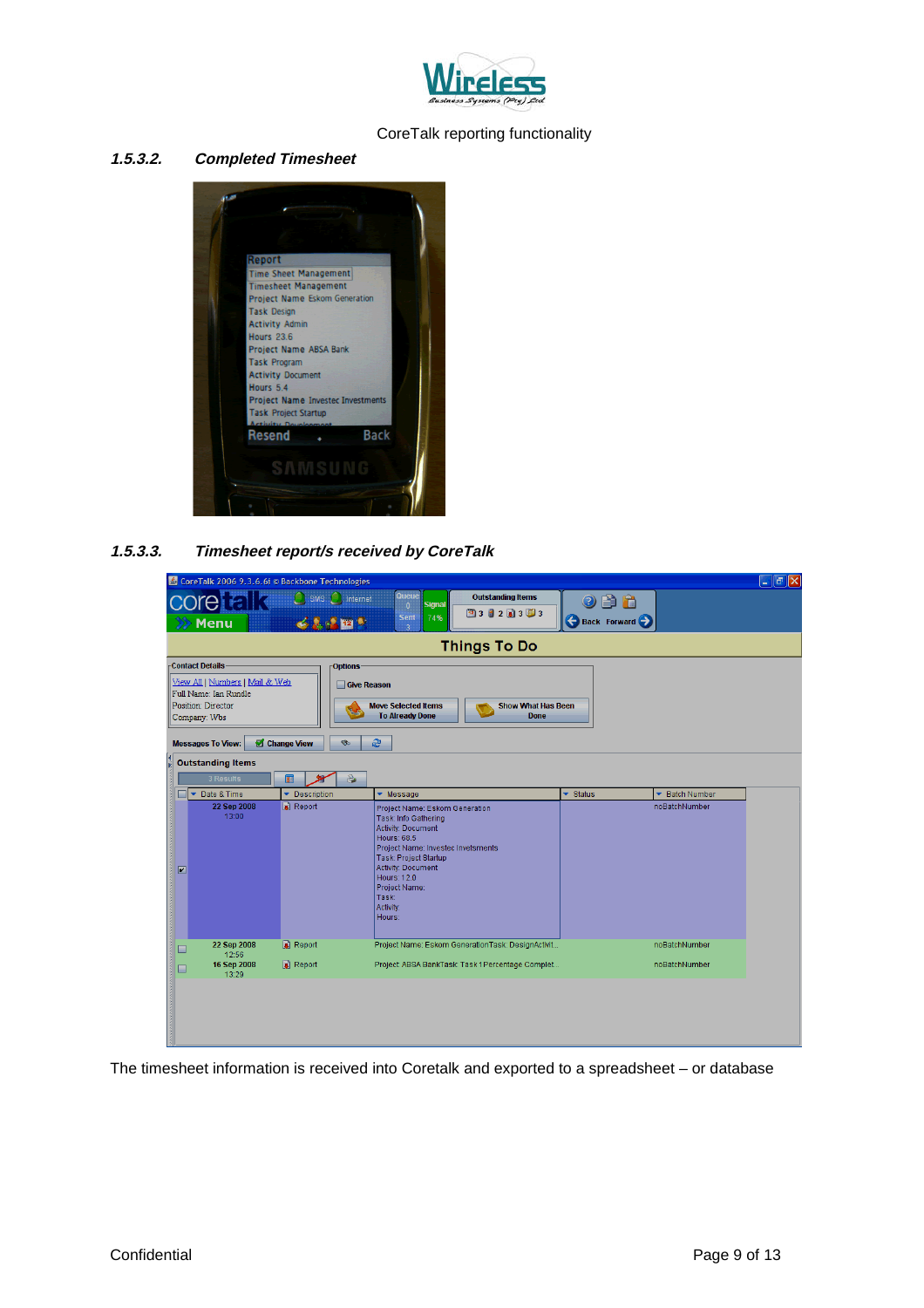

#### **1.5.3.4. Timesheets exported to Excel Spreadsheet**

|                                    | Microsoft Excel - Time sheet.xls                                     |                                             |                         |                 |                |                                 |                        |                          |               | ∣∂∥⊳         |
|------------------------------------|----------------------------------------------------------------------|---------------------------------------------|-------------------------|-----------------|----------------|---------------------------------|------------------------|--------------------------|---------------|--------------|
|                                    | : 图 File Edit View Insert Format Tools Data Window Help              |                                             |                         |                 |                |                                 |                        | Type a question for help |               | $-B \times$  |
|                                    | :DBHBA13AJVX1XBC·419·4-192·2·21211AD100% FO,:D22BBA15615612BB        |                                             |                         |                 |                |                                 |                        |                          |               |              |
| Arial                              |                                                                      |                                             |                         |                 |                |                                 |                        |                          |               |              |
|                                    | ▼10 ▼   B / U   三 三 三 国  59 % , 協 器  建 建  田 • ◇ • A • 日              |                                             |                         |                 |                |                                 |                        |                          |               |              |
| $\blacksquare$                     | K13<br>fx                                                            |                                             |                         |                 |                |                                 |                        |                          |               |              |
|                                    |                                                                      | $\mathbf{J}$                                | $\overline{\mathsf{K}}$ |                 | $\overline{M}$ | Ñ                               | $\Omega$               | P                        | $\Omega$      |              |
| $\overline{2}$                     | <b>Timesheet Management</b>                                          | <b>Project Name</b>                         | <b>Task</b>             | <b>Activity</b> |                | Hours Project Name              | <b>Task</b>            | <b>Activity</b>          | Hours Project |              |
| $\overline{3}$                     |                                                                      | <b>Eskom Generation</b>                     | Info Gathering          | <b>Document</b> |                | 68.5 Invested Invetsments       | <b>Project Startup</b> | <b>Document</b>          |               | $12$ null    |
| $\overline{4}$                     |                                                                      | <b>Eskom Generation</b>                     | <b>Design</b>           | <b>Admin</b>    |                | 23.6 ABSA Bank                  | Program                | <b>Document</b>          |               | 5.4 Invested |
| 5<br>$6\phantom{1}6$               |                                                                      |                                             |                         |                 |                |                                 |                        |                          |               |              |
| $\overline{7}$                     |                                                                      |                                             |                         |                 |                |                                 |                        |                          |               |              |
| $\bf{8}$                           |                                                                      |                                             |                         |                 |                |                                 |                        |                          |               |              |
| $\overline{9}$                     |                                                                      |                                             |                         |                 |                |                                 |                        |                          |               |              |
| 10<br>$\overline{11}$              |                                                                      | <b>Eskom Generation</b><br><b>ABSA Bank</b> | 92.1<br>5.4             |                 |                |                                 |                        |                          |               |              |
| 12                                 |                                                                      | <b>Investec Investments</b>                 | 14.5                    |                 |                |                                 |                        |                          |               |              |
| 13                                 |                                                                      |                                             |                         |                 |                |                                 |                        |                          |               |              |
| $\overline{14}$                    |                                                                      |                                             |                         |                 |                |                                 |                        |                          |               |              |
| 15<br>16                           |                                                                      |                                             |                         |                 |                |                                 |                        |                          |               |              |
| 17                                 |                                                                      |                                             |                         |                 |                |                                 |                        |                          |               |              |
| 18                                 |                                                                      |                                             |                         |                 |                |                                 |                        |                          |               |              |
| 19                                 |                                                                      |                                             |                         |                 |                |                                 |                        |                          |               |              |
| $\overline{20}$<br>21              |                                                                      |                                             |                         |                 |                |                                 |                        |                          |               |              |
| $\overline{22}$                    |                                                                      |                                             |                         |                 |                |                                 |                        |                          |               |              |
| $\overline{23}$                    |                                                                      |                                             |                         |                 |                |                                 |                        |                          |               |              |
| 24                                 |                                                                      |                                             |                         |                 |                |                                 |                        |                          |               |              |
| $\overline{25}$                    |                                                                      |                                             |                         |                 |                |                                 |                        |                          |               |              |
| $\frac{26}{27}$                    |                                                                      |                                             |                         |                 |                |                                 |                        |                          |               |              |
| $\overline{28}$                    |                                                                      |                                             |                         |                 |                |                                 |                        |                          |               |              |
| $\overline{29}$                    |                                                                      |                                             |                         |                 |                |                                 |                        |                          |               |              |
| $\overline{30}$<br>$\overline{31}$ |                                                                      |                                             |                         |                 |                |                                 |                        |                          |               |              |
| $\overline{32}$                    |                                                                      |                                             |                         |                 |                |                                 |                        |                          |               |              |
| 22                                 | $ A \rightarrow  B $ Time Sheet Management /                         |                                             |                         |                 |                | $\vert$ $\vert$ $\vert$ $\vert$ |                        |                          |               | $\mathbf{E}$ |
|                                    | :Draw ・ ん   AutoShapes ・ \ ヽ □ ○ 圖 ◀ ☆ 圓 図   ◇ ・ ⊿ ・ ▲ ・ 〓   〓 こ こ 圓 |                                             |                         |                 |                |                                 |                        |                          |               |              |
| Ready                              |                                                                      |                                             |                         |                 |                |                                 |                        |                          |               |              |
|                                    |                                                                      |                                             |                         |                 |                |                                 |                        |                          |               |              |

#### <span id="page-11-0"></span>**1.5.4. Agriculture Growers Registration**

Small agriculture is gaining momentum in many African, Indonesian and South American countries. Marketing on behalf of these parties is done by Cooperatives and there is a good deal of management that needs to take place. Essentially there are large grower communities in the following agriculture areas.

- Cocoa
- Coffee
- Cotton
- Bio-fuels
- **Flowers**
- Tobacco

The more information that is exchanged by the cooperatives the better the management process.

Essentially the process is Register Growers, Update Annual Prediction, and Record Actual Deliveries and record Fertiliser, Seed and Pesticide usage.

Additional to this the Grower Cooperatives will want to contact the growers with regards to Market demand and delivery schedules. This can be done via an SMS template.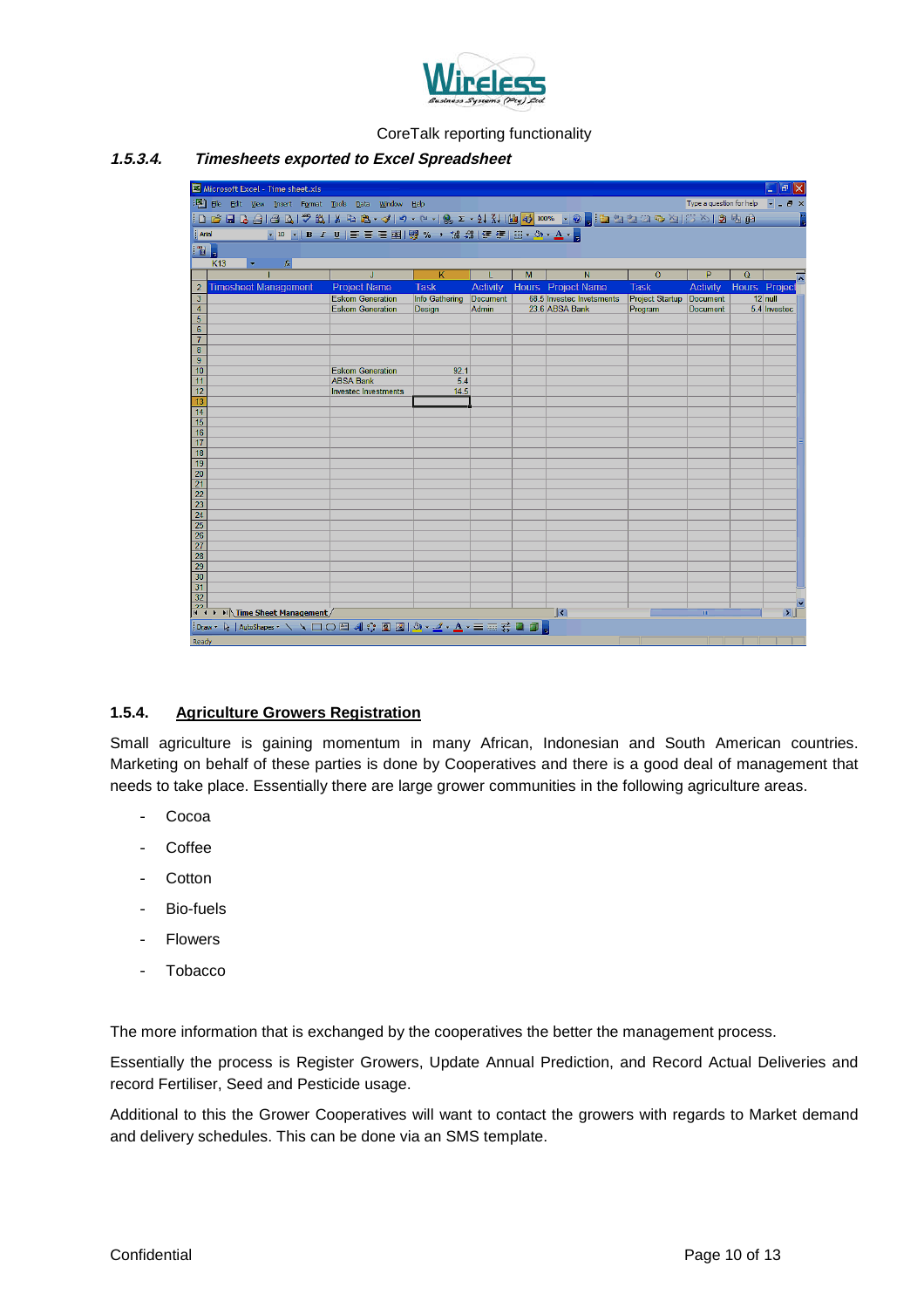

#### **1.5.4.1. Grower Registration**



#### *The cellphone reporting template A registration received to CoreTalk*

#### **1.5.4.2. Growers delivery Record**



#### <span id="page-12-0"></span>**1.5.5. Sales Pipeline Management**

A number of companies are already employing CoreTalk for managing the sales force. Essentially, this enables the sales manager to immediately have inputs from sales initiatives and to manage the pipeline on a regular ongoing basis.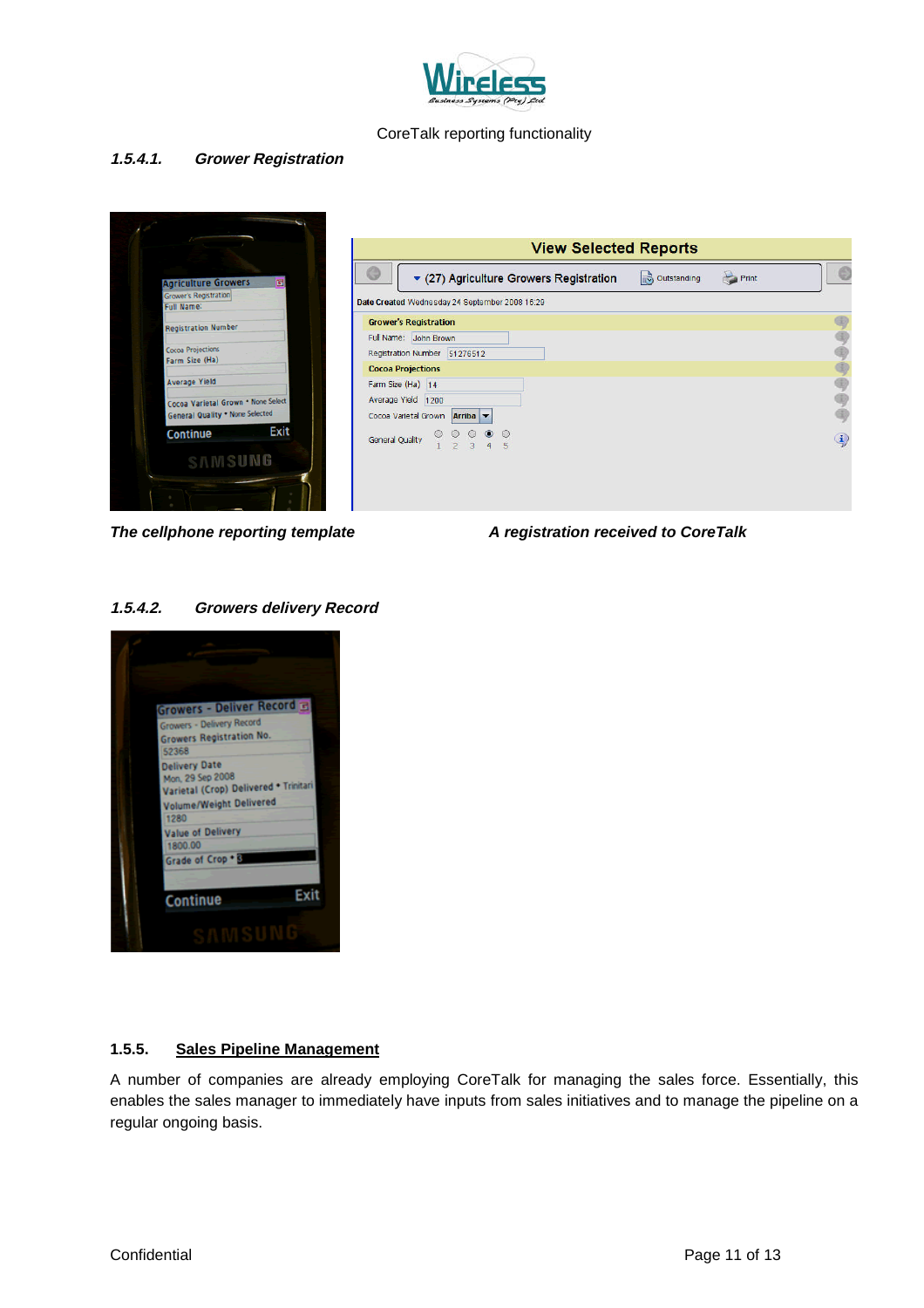

#### **1.5.5.1. A Sales Visit Report**

| Report                                               |
|------------------------------------------------------|
| Sales report 1                                       |
| Sales Pipeline Mangement -<br>Contact                |
| Contact Name: John rogers                            |
| <b>Company Name: Builders market</b>                 |
| eMail address John@builders.co.za                    |
| Contact Number: +27835674000                         |
| <b>Sales Process</b>                                 |
| <b>Talking to Key</b>                                |
| <b>Infleuncer/Decision-maker? Yes</b>                |
| What is the need Solution                            |
| Brief description a system for coms<br>with builders |
| <b>Back</b><br>Resend                                |
|                                                      |
|                                                      |

**1.5.5.2. A Sales Report Received to CoreTalk**

| CoreTalk 2006 9.3.6.6y © Backbone Technologies                                                                                                                                                                                                                                                                                                                                            |                         |                                             |                          |                                                                                                                                                                                                         |
|-------------------------------------------------------------------------------------------------------------------------------------------------------------------------------------------------------------------------------------------------------------------------------------------------------------------------------------------------------------------------------------------|-------------------------|---------------------------------------------|--------------------------|---------------------------------------------------------------------------------------------------------------------------------------------------------------------------------------------------------|
| <b>COreliell's</b>                                                                                                                                                                                                                                                                                                                                                                        | SMS <b>SMS</b> Internet | Queue<br><b>Signal</b><br>$\Omega$          | <b>Outstanding Items</b> | ri F                                                                                                                                                                                                    |
| <b>Menu</b>                                                                                                                                                                                                                                                                                                                                                                               | 319129                  | Sent<br>76%<br>$\overline{a}$               | 2234                     | <b>Back Forward</b>                                                                                                                                                                                     |
|                                                                                                                                                                                                                                                                                                                                                                                           |                         |                                             |                          | <b>View Selected Reports</b>                                                                                                                                                                            |
| $(53)$ Sales report 1                                                                                                                                                                                                                                                                                                                                                                     | Outstanding<br>l.       | Print<br><b>Show Similar Reports</b>        | 价<br>Forward             |                                                                                                                                                                                                         |
| $\frac{mn}{12}$<br>đ<br><b>Associated Contact Ian Rundle</b>                                                                                                                                                                                                                                                                                                                              |                         |                                             |                          |                                                                                                                                                                                                         |
| Date Created Monday 08 December 2008 18:07<br>Sales Pipeline Mangement - Contact                                                                                                                                                                                                                                                                                                          |                         | Date Received Monday 08 December 2008 16:10 |                          |                                                                                                                                                                                                         |
| Contact Name: John rogers<br>Company Name:<br><b>Builders market</b><br>eMail address John@builders.co.za<br>Contact Number: +27835674000<br><b>Sales Process</b><br>Talking to Key Infleuncer/Decision-maker?<br>What is the need<br>Solution $\blacktriangledown$<br>a system for coms with builders<br><b>Brief description</b><br><b>Service</b><br>$-0.0133333333$<br><b>COLLANS</b> | ◉ Yes<br>○ No           |                                             | Cancel                   | ×<br><b>Add A Comment About This Item</b><br>Wehave a fair amount of material taht can<br>support us in closing this deal. Look at<br>C:/CoreTalk/Clients and find a case study.<br>Add<br>$\equiv$ Add |
| Add Comment<br>$\triangle$ Comments                                                                                                                                                                                                                                                                                                                                                       |                         |                                             |                          |                                                                                                                                                                                                         |
|                                                                                                                                                                                                                                                                                                                                                                                           |                         |                                             |                          | <b>Close</b>                                                                                                                                                                                            |

In CoreTalk it is possible to add notes and assign tasks against the incoming report. These can then be used when in consultation with the involved sales person.